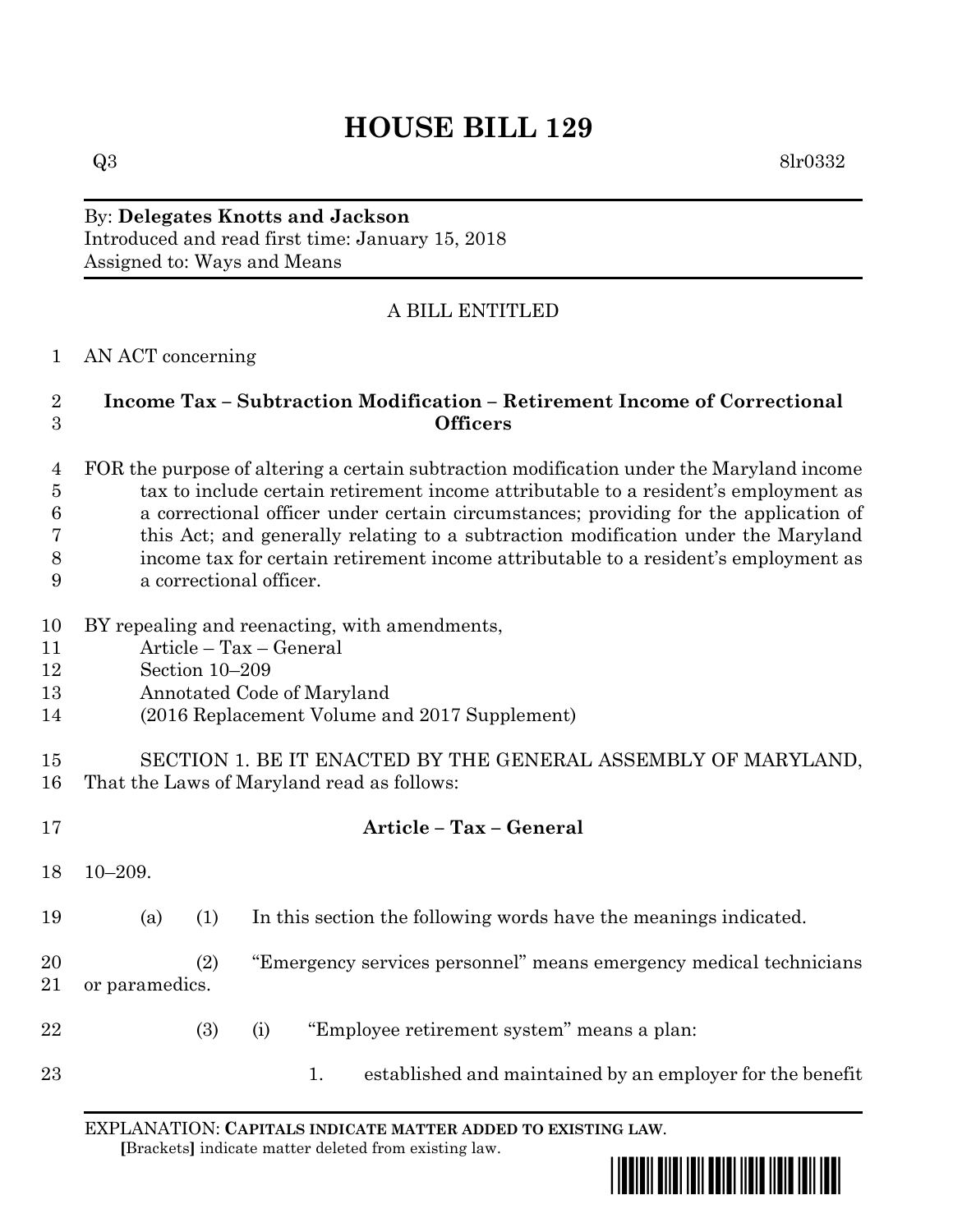**HOUSE BILL 129** of its employees; and 2. qualified under  $\S$  401(a),  $\S$  403, or  $\S$  457(b) of the Internal Revenue Code. (ii) "Employee retirement system" does not include: 5 1. an individual retirement account or annuity under § 408 of the Internal Revenue Code; 2. a Roth individual retirement account under § 408A of the Internal Revenue Code; 3. a rollover individual retirement account; 4. a simplified employee pension under Internal Revenue Code § 408(k); or 12 5. an ineligible deferred compensation plan under § 457(f) of the Internal Revenue Code. (b) Subject to subsections (d) and (e) of this section, to determine Maryland adjusted gross income, if, on the last day of the taxable year, a resident is at least 65 years old or is totally disabled or the resident's spouse is totally disabled, or the resident is at least 55 years old and is a retired law enforcement **OR CORRECTIONAL** officer or fire, rescue, or emergency services personnel of the United States, the State, or a political subdivision of the State, an amount is subtracted from federal adjusted gross income equal to the lesser of: (1) the cumulative or total annuity, pension, or endowment income from an employee retirement system included in federal adjusted gross income; or (2) the maximum annual benefit under the Social Security Act computed under subsection (c) of this section, less any payment received as old age, survivors, or disability benefits under the Social Security Act, the Railroad Retirement Act, or both. 26 (c) For purposes of subsection  $(b)(2)$  of this section, the Comptroller: (1) shall determine the maximum annual benefit under the Social Security Act allowed for an individual who retired at age 65 for the prior calendar year; and (2) may allow the subtraction to the nearest \$100. (d) Military retirement income that is included in the subtraction under § 10–207(q) of this subtitle may not be taken into account for purposes of the subtraction

under this section.